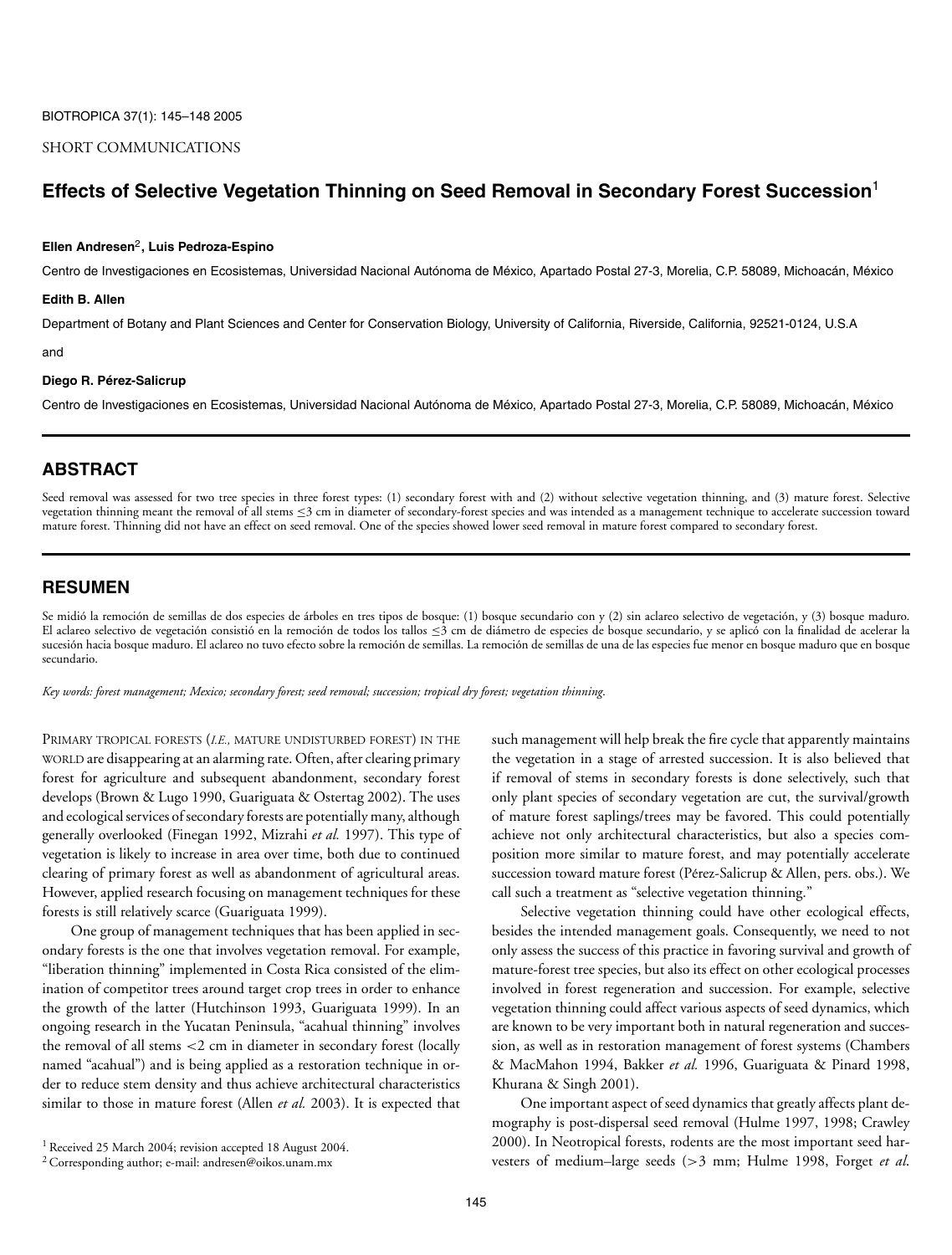2002). The abundance and activity of rodents depend, among other factors, on structural habitat characteristics. For example, the abundance of small rodents, and also rodent seed predation, tend to be lower in areas with lower vegetation density (Hulme 1998 and references therein). Moreover, previous studies have suggested that lower levels of seed predation by rodents are found in areas with increased litter cover (*e.g.*, Hammond 1995). As vegetation thinning alters the structure of the vegetation in the area where it is applied, creating a more open habitat and with greater amount of woody debris on the forest floor, it may also affect the rates of seed removal. The objective of this study was to assess whether seed removal rates differ in three forest types: secondary forest with selective vegetation thinning, unthinned secondary forest, and mature forest. In particular, we predicted that seed removal by rodents may be decreased in areas where selective vegetation thinning is applied.

Field work was conducted in a seasonally dry forest in the northern Yucatan Peninsula of Mexico, where most of the vegetation is the result of a long history of disturbances by humans, fire, tree harvesting, and hurricanes, and where secondary vegetation dominates the landscape (Olmsted *et al.* 1995, Allen *et al.* 2003). The experiment took place at Reserva Ecológica "El Edén" (1492 ha), located 38 km northwest of the city of Cancún, in the state of Quintana Roo. Mean annual temperature and precipitation in the region are 24.7◦C and 1511 mm, respectively, with most of the rainfall occurring between June and December (Pedroza-Espino 2003).

Secondary forest at the study site is characterized by very dense vegetation formed by trees that resprout after recurrent fires. However, although resprouting is abundant, secondary forests at "El Edén" appear to be in a stage or arrested succession, with a very slow progression toward mature forest. Mature forest, on the other hand, is characterized by an open understory due to a decrease in stem density and an increase in the diameter of trees (Allen *et al.* 2003).

In October 2001, ten  $30 \times 30$  m secondary-forest plots were established to conduct an experiment to assess the effect of selective vegetation thinning on growth and survival of mature-forest trees (Pérez-Salicrup & Allen, pers. obs.). Secondary-forest sites where these plots were established varied between 5 and 25 yr of successional age, following clearing and burning of vegetation. Thus, these plots were placed in pairs: one pair in each site, with at least 30 m between plots in a pair, and at least 200 m between sites. One member of each pair was randomly chosen for selective vegetation thinning. The thinning treatment consisted of cutting with a machete all saplings  $\leq$ 3 cm in diameter at 1.3 m (DBH) of tree species characteristic of early successional stages, as well all but the largest stem in all multiple-stemmed trees. The number of stems removed in the secondary-forest plots varied between 5700 and 17,000 stems/ha, which accounted for a total basal area of 0.6–4 m<sup>2</sup>/ha removed, or 6–18 percent of the original basal area. Thinning was also conducted in a 10-m wide buffer zone around thinned plots.

Seed removal was assessed in these ten plots and additionally in five mature-forest plots with the same dimensions between May and July 2002. The seeds of two tree species were used: *Bursera simaruba* (Burseraceae) and *Manilkara zapota* (Sapotaceae). These species were chosen because they are very abundant in the landscape of the Yucatán Península. However, while *B. simaruba* is common in both mature and secondary forest, *M. zapota* is more common in mature forest. Seeds of *B. simaruba* are known to be eaten by rodents (Hammond 1995), and although no data on seed predation exist for *M. zapota*, other species in this genus are known to be consumed by rodents (*e.g.*, Forget *et al.* 2001). Also, the seeds of both species are of a size (approx. 5–10 mm long) that facilitated seed fate monitoring, and both are dispersed by frugivorous birds and mammals that defecate or regurgitate seeds (Klimstra & Dooley 1990, Graham *et al.* 2002). Finally, both species have overlapping fruiting seasons, which allowed for simultaneous setup of the experiment, thus avoiding confounding factors of temporal nature.

Twelve seed-removal stations (six for *B. simaruba* and six for *M. zapota*) were set out in each of the 15 plots. Each seed station consisted of three seeds placed directly on the forest floor, and their position was marked with a small flag. In each plot, seed stations were placed along three parallel transects in a regular setup, such that each seed station was 10 m away from any other station, alternating both seed species. A total of 90 seeds (three seeds  $\times$  six stations  $\times$  five replicates) were set out for each species per habitat (mature forest, secondary forest with thinning, secondary forest control). The number of seeds remaining in each station was counted daily for 5 d, then once a week for 1 mo, and finally after two more weeks had elapsed. The total duration of the experiment was 7 weeks, at which point the experiment was terminated because all seeds, except four *B. simaruba* seeds in the mature forest, had been removed or preyed on by rodents.

Seed removal was analyzed using survival analysis (failure-time analysis), which is the most appropriate statistical method for analyzing these kinds of data (Fox 2001). Analyses were cast as Generalized Linear Models, using the statistical program GLIM (Francis *et al.* 1993). The secondary-forest plots were in pairs such that replicates could have been treated as blocks. However, the primary forest plots subsequently established for the seed-removal study were in a separate area of the Reserve, and thus the statistical analyses could not incorporate the blocking effect. For *M. zapota*, a survival model with constant hazard, no censoring, and exponential error structure was defined (Crawley 1993). For *B. simaruba*, a survival model with constant hazard, censored data (as a few seeds still remained alive at the end of the study), and Poisson error structure with log link was defined (Crawley 1993). For both species a nested model was used, with two factors: forest type (mature forest, thinned secondary forest, control secondary forest) and plots nested within forest type. The independent variable was the number of days of survival (with each datum calculated as an average based on the three seeds in each seed-removal station). When the factor forest type was found to have a significant effect on the independent variable, multiple posteriori pair-wise comparisons were performed following the sequential Dunn-Sidâk technique (Sokal & Rohlf 1995), yielding a corrected *t*-test for each comparison.

Seed removal was very high for both species in all three forest types, with 100 percent of *M. zapota* seeds and 93 percent of *B. simaruba* seeds removed in 4 weeks (Fig. 1). Mean survival time for *M. zapota* seeds was 5.8 (SE = 1.16), 5.4 (SE = 1.37), and 4.6 (SE = 0.68) d in mature forest, thinned secondary forest, and control secondary forest, respectively. Survival analysis for this species detected no effect of plot ( $\chi^2 = 17.43$ ,  $df = 14$ ,  $P > 0.1$ ) and also no differences of survival among the three forest types ( $\chi^2 = 0.87$ , df = 2, *P* > 0.5). Mean survival time for *B*. *simaruba* showed a similar trend as *M. zapota*, with 8.3 (SE = 2.85), 3.52 ( $SE = 0.86$ ), and 2.53 ( $SE = 0.22$ ) d in mature forest, thinned secondary forest, and control secondary forest, respectively. Survival analysis for this species did detect a significant effect of plot ( $\chi^2 = 29.07$ , df = 12,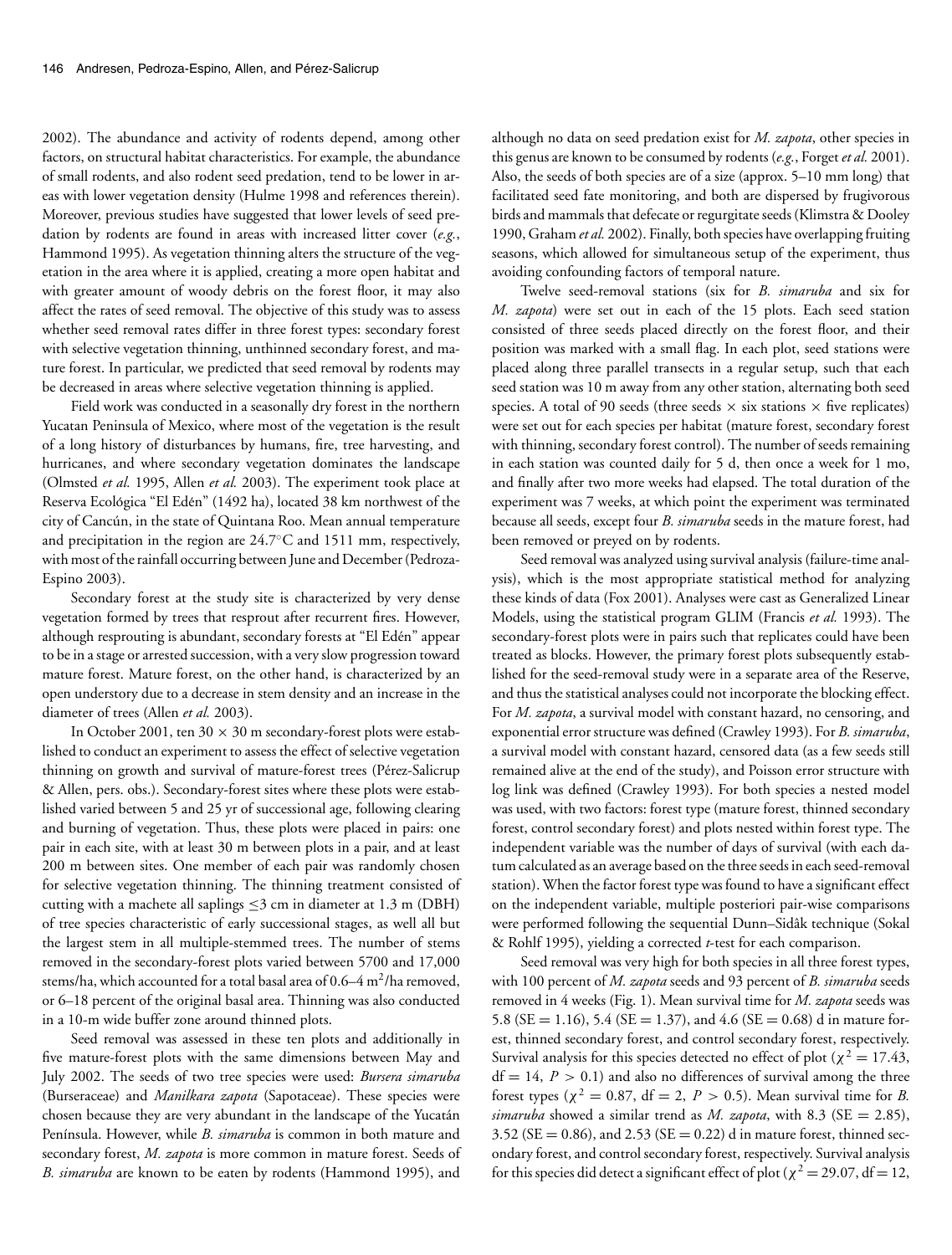

FIGURE 1. Survival over time for seeds of *Bursera simaruba* (a) and *Manilkara zapota* (b) in three habitats: secondary forest without selective vegetation thinning (filled squares), secondary forest with selective vegetation thinning (open squares), and primary forest (filled triangles). A total of 90 seeds for each species/habitat combination were used. Different letters next to lines indicate statistically significant differences in survival (*P* < 0.05).

 $P$  < 0.005) and a significant effect of forest type ( $\chi^2$  = 25.73, df = 2, *P* < 0.001). A posteriori pair-wise comparisons showed that seeds in the primary forest suffered significantly lower removal than seeds placed in thinned secondary forest ( $t = 3.52$ , df = 8,  $P = 0.0079$ ) and than seeds in control secondary forest ( $t = 4.77$ , df = 8,  $P = 0.0014$ ), but no difference in removal was detected between thinned and control secondary-forest plots ( $t = 1.28$ , df = 8,  $P = 0.24$ ).

Final seed fate was not assessed in this study, and while we assumed that seed removal equaled predation, some of the removed seeds might have survived if cached by scatterhoarding rodents. However, seeds of the sizes used in this experiment (5–10 mm) are believed to be generally eaten rather than scatterhoarded (Forget *et al.* 1998). Even if some of the removed seeds had initially been cached by rodents, available evidence suggests that their probability of long-term survival and seedling establishment would be very low (Hulme 2002 and references therein).

Regarding general aspects of post-dispersal seed predation in Neotropical forests, the results of this research coincide with those of several recent studies, and at least three general trends can be confirmed. First, seed predation can be very high and consequently represent a limiting factor for forest regeneration and succession in secondary forests (*e.g.*, Hammond 1995, Notman & Gorchov 2001, Pena-Claros & de ˜ Boo 2002). Second, seed predation is often (although not always, see Holl & Lulow 1997) lower in mature forest when compared to successional forest stages (e.g., Hammond 1995, Peña-Claros & de Boo 2002) or otherwise disturbed forest (*e.g.*, logged forest fragments, Guariguata *et al.* 2002). The mature forest at our study site is characterized by higher tree diversity as well as lower tree density and larger tree size, compared to secondary forest (Schultz 2003). Our results suggest that seed predators may be partly responsible for slowing the establishment in secondary forest of some tree species that are common in mature forest (Allen *et al.* 2003). Finally, much variation exists in seed predation dynamics, and it is generally species and site specific (Holl & Lulow 1997, Forget *et al.* 2001, Notman & Gorchov 2001, Guariguata et al. 2002, Peña-Claros & de Boo 2002).

In terms of the effects of selective vegetation thinning on seed removal, we found that this management technique had no effect on the seed removal rates of the two tree species tested. It was hypothesized that selective vegetation thinning, by decreasing vegetation density and increasing woody debris on the forest floor, could cause a decline both in rodent populations and in their ability to detect seeds, thus decreasing seed removal rates and favoring tree regeneration. However, it is known that the population of rodent seed predators can vary greatly in space and time and that their overall effect on seed fate is contingent upon other factors not accounted for in this study (*e.g.*, Notman & Gorchov 2001, Feer & Forget 2002). Additionally, other animal groups (*e.g.*, ants, bruchids) can be important post-dispersal seed predators and might also be affected by selective vegetation removal. Considering this, it is plausible that selective vegetation thinning might in some cases increase seed predation rates, such that this management technique would have negative effects on the regeneration of some tree species. Thus, it is suggested that additional studies assessing the effects of this management technique on seed predation are carried out, particularly for seeds of tree species that are common in mature forest but not in secondary forest.

Under the current scenario of increasing forest destruction and degradation, management techniques will have to be designed and implemented ever more often in order to ameliorate the condition of the remaining forest areas. It is very important, however, that such techniques be applied with some knowledge, not only of their assumed beneficial target effects, but also of their effects on other ecological processes (Guariguata & Pinard 1998). It is also necessary to assess whether such effects will act synergistically or antagonistically with the intended effect of a management manipulation. The results of this study constitute a preliminary basis to suggest that selective vegetation thinning in secondary forests could be recommended as a technique for promoting the establishment of mature forest. However, it remains to be assessed whether other aspects of seed dynamics, such as seed rain and seed germination, also remain unaffected by selective vegetation thinning.

## **ACKNOWLEDGMENTS**

We thank two anonymous reviewers for their helpful comments on an earlier version of the manuscript. Results presented here are based on research financed by a grant of the Mexico-United States Institute of